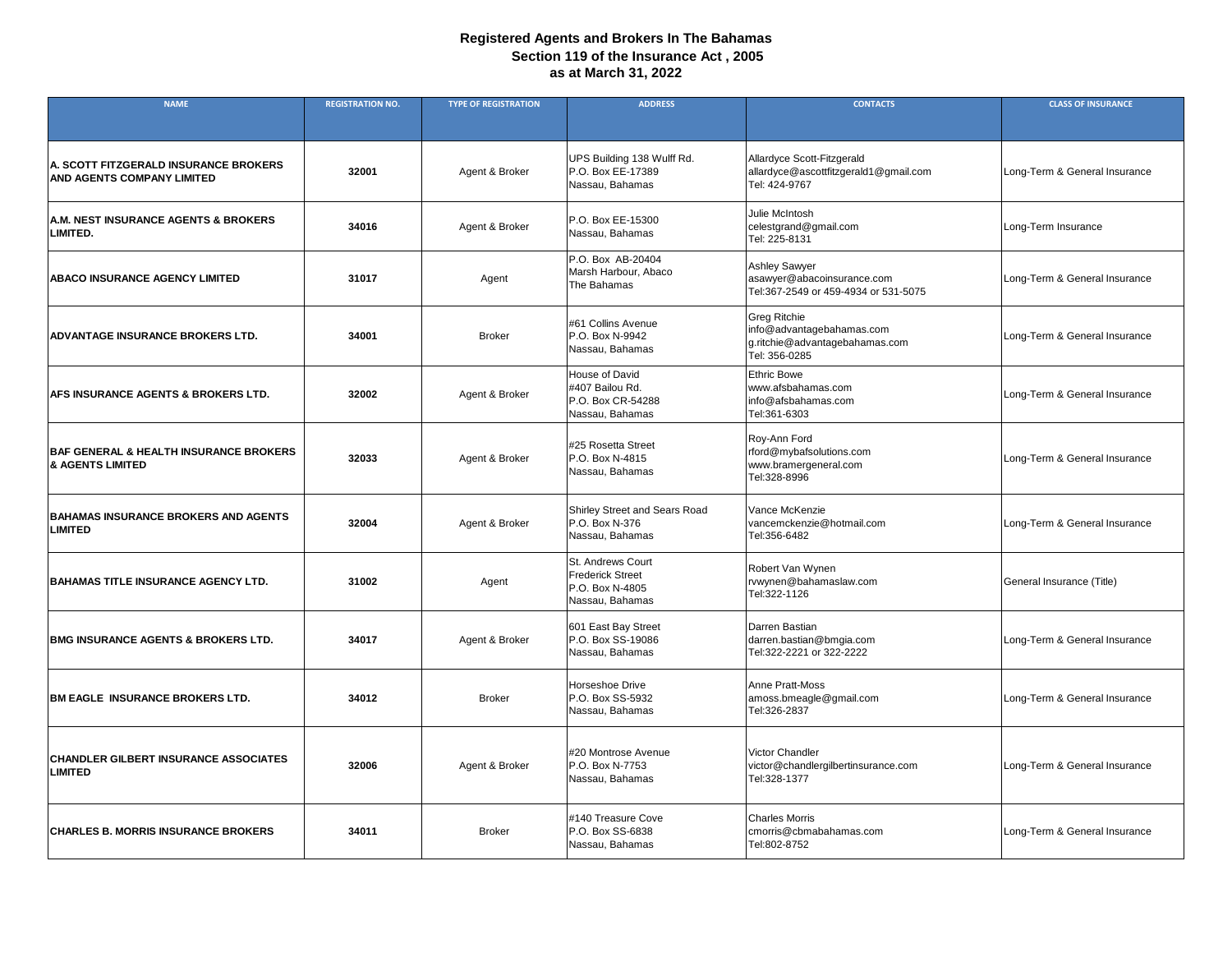| <b>NAME</b>                                                                                              | <b>REGISTRATION NO.</b> | <b>TYPE OF REGISTRATION</b> | <b>ADDRESS</b>                                                                                                                       | <b>CONTACTS</b>                                                                                                          | <b>CLASS OF INSURANCE</b>     |
|----------------------------------------------------------------------------------------------------------|-------------------------|-----------------------------|--------------------------------------------------------------------------------------------------------------------------------------|--------------------------------------------------------------------------------------------------------------------------|-------------------------------|
|                                                                                                          |                         |                             |                                                                                                                                      |                                                                                                                          |                               |
| <b>COLE INSURANCE AGENTS &amp; BROKERS LIMITED</b>                                                       | 32009                   | Agent & Broker              | #131 Shirley Street<br>P.O. Box N-121<br>Nassau, Bahamas                                                                             | Peter D. Cole & Brock Cole<br>bcole@cole-insurance.com<br>Tel:323-4111                                                   | Long-Term & General Insurance |
| <b>COLINA GENERAL INSURANCE AGENTS &amp;</b><br><b>BROKERS LIMITED</b>                                   | 32037                   | Agent & Broker              | #12 Village Road<br>P.O. Box N-4728<br>Nassau, Bahamas                                                                               | zania Arthur<br>zarthur@colinageneral.com<br>info@colinageneral.com<br>www.colinageneral.com<br>Tel:677-2050 or 677-2055 | Long-Term & General Insurance |
| <b>COMPUTITLE INSURANCE AGENTS LIMITED</b>                                                               | 31026                   | Agent                       | 20 Parliament Street, Suite A<br>Second Floor, Parliament Street Office lehaven@bahamas.net.bs<br>P.O. Box N-4645<br>Nassau, Bahamas | Mr. Lionel Haven<br>www.computitle.com<br>Tel: 322-7366                                                                  | General Insurance (Title)     |
| <b>CONFIDENCE INSURANCE BAHAMAS AGENCY</b><br><b>LIMITED</b>                                             | 31006                   | Agent                       | <b>Church &amp; Shirley Streets</b><br>P.O. Box SS-6253<br>Nassau, Bahamas                                                           | Jerome Knowles<br>jknowles@confidence-insurance.com<br>Tel:323-6920                                                      | Long-Term & General Insurance |
| <b>DEAN AND ASSOCIATES PROFESSIONAL</b><br><b>INSURANCE AGENTS AND BROKERS COMPANY</b><br><b>LIMITED</b> | 32010                   | Agent & Broker              | #84 Mount Royal Avenue<br>P.O. Box CB-13952<br>Nassau, Bahamas                                                                       | <b>Francis Dean</b><br>deanagentsandbrokers@yahoo.com<br>Tel:356-0986                                                    | Long-Term & General Insurance |
| <b>DEREK A. BOWLEG INSURANCE BROKERS &amp;</b><br><b>AGENTS LTD.</b>                                     | 32011                   | Agent & Broker              | #63 Marathon Road<br>P.O.Box N-4655<br>Nassau, Bahamas                                                                               | Derek Bowleg<br>dabowleg@yahoo.com.<br>bowleg.dabiba@gmail.com<br>Tel: 323-2951                                          | Long-Term & General Insurance |
| <b>EBON INSURANCE BROKER &amp; AGENTS LTD.</b>                                                           | 34008                   | <b>Broker</b>               | Askum House<br><b>Okra Hill Road</b><br>P.O. Box N-10334<br>Nassau, Bahamas                                                          | <b>Arnold Bain</b><br>abain@batelnet.bs<br>Tel: 376-2243                                                                 | Long-Term & General Insurance |
| ELEUTHERA INSURANCE AGENTS AND BROKERS<br><b>LIMITED</b>                                                 | 32012                   | Agent & Broker              | P.O. Box EL-26030<br>Rock Sound, Eleuthera<br>The Bahamas                                                                            | <b>Chandra Sands</b><br>csands@rsp1976.com<br>www.eleutherainsure.com<br>Tel: 334-2254/334-2203                          | <b>General Insurance</b>      |
| <b>FAIRHAVEN INSURANCE AGENCY LIMITED</b>                                                                | 31007                   | Agent                       | Unit #4 West Mall Downtown<br>P.O. Box F-41758<br>Freeport, Grand Bahama<br>The Bahamas                                              | <b>Ethric Bowe</b><br>adminfh@fairhavengeneral.com<br>Tel:352-5253 or 4                                                  | <b>General Insurance</b>      |
| <b>FG INSURANCE AGENTS &amp; BROKERS LIMITED</b>                                                         | 32013                   | Agent & Broker              | Corporate Centre<br>East Bay & Church Streets<br>P.O. Box SS-19079<br>Nassau, Bahamas                                                | Alicia Culmer<br>alicia.culmer@familyguardian.com<br>info@fgiagentsandbrokers.com<br>Tel:396-1490                        | Long-Term & General Insurance |
| <b>FIRST BAHAMAS TITLE INSURANCE AGENCY</b><br><b>LIMITED</b>                                            | 31009                   | Agent                       | Ocean Centre, Ground Floor<br>Montague Foreshore<br><b>East Bay Street</b><br><b>P.O. Box N-8348</b><br>Nassau, Bahamas              | <b>Beryn Neely</b><br>bneeley@higgsjohnson.com<br>www.firstbahamastitle.com<br>Tel:502-5230                              | General Insurance (Title)     |
| <b>FORTRESS INSURANCE AGENTS &amp; BROKERS</b><br>LTD.                                                   | 32042                   | Agent & Broker              | The Ole Town, Sandyport<br><b>P.O. Box N-4487</b><br>Nassau, Bahamas                                                                 | Henry Podlweski<br>henio@fortressadvisors.co<br>Tel:327-1097                                                             | <b>General Insurance</b>      |
| <b>FREEPORT INSURANCE AGENTS &amp; BROKERS</b><br>הדו                                                    | 32038                   | Agent & Broker              | 25B West Mall Drive<br>P.O. Box F-60136<br><b>Freeport, Grand Bahama</b><br>The Bahamas                                              | Lawrence Palmer<br>Lpalmer1961@hotmail.com                                                                               | Long-Term & General Insurance |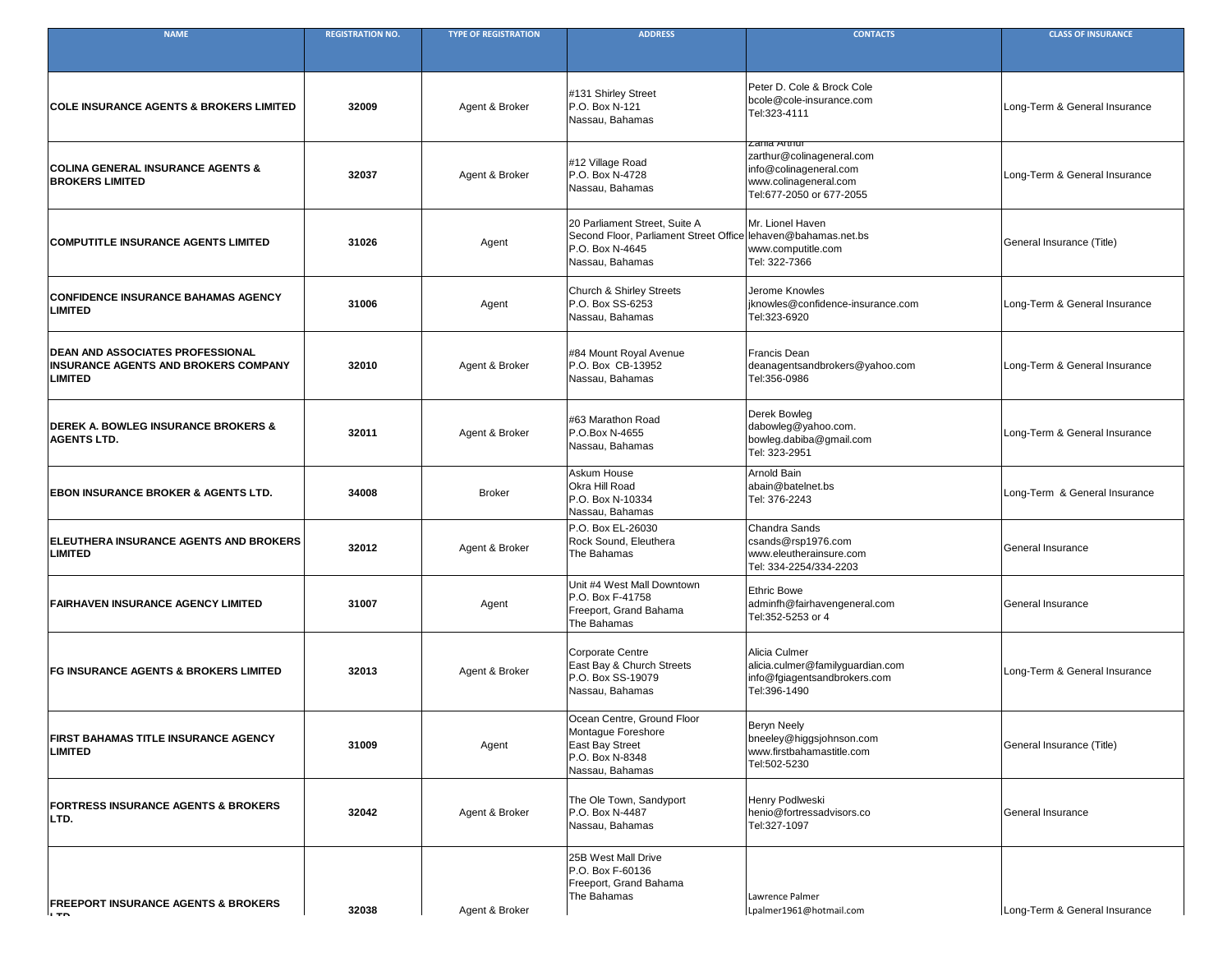| <b>NAME</b>                                                                           | <b>REGISTRATION NO.</b> | <b>TYPE OF REGISTRATION</b> | <b>ADDRESS</b>                                                                                                       | <b>CONTACTS</b>                                                                                 | <b>CLASS OF INSURANCE</b>        |
|---------------------------------------------------------------------------------------|-------------------------|-----------------------------|----------------------------------------------------------------------------------------------------------------------|-------------------------------------------------------------------------------------------------|----------------------------------|
|                                                                                       |                         |                             |                                                                                                                      |                                                                                                 |                                  |
| <b>LTD.</b>                                                                           |                         |                             |                                                                                                                      | Tel:373-8876 (Freeport) & 322-1910 (Nassau)                                                     |                                  |
|                                                                                       |                         |                             | <b>Shirley Street &amp; Shirley Park Avenue</b><br>P.O. Box FH-14584<br>Nassau, Bahamas                              |                                                                                                 |                                  |
| <b>GLOBAL INSURANCE AGENCY LIMITED</b>                                                | 31023                   | Agent                       | Lagoon Court<br>Sandy Port<br>P.O. Box SP-63825<br>Nassau, Bahamas                                                   | Tina Lightbourne<br>tlightbourne@gloablinsItd.net<br>Tel:702-3105/327-1173                      | <b>General Insurance</b>         |
| <b>GRM INSURANCE AGENCY LIMITED</b>                                                   | 31020                   | Agent                       | 2nd Floor, Garnett Archer Bldg.<br>P.O. Box AB-20553<br>Marsh Harbour, Abaco<br>The Bahamas                          | Gentry R. Morris<br>grmiabahamas@coralwave.com<br>Tel: 242-699-3068/9 (fax)242-577-9466         | <b>General Insurance</b>         |
| <b>GUARANTEE TITLE INSURANCE AGENCY LIMITED</b>                                       | 31019                   | Agent                       | Glinton, Sweeting, O'Brien Counsel &<br>Attorneys-at-law<br>#303 Shirley Street<br>P.O. Box N-492<br>Nassau, Bahamas | Andrew G.S. O'Brien II<br>aobrien@gsolegal.com<br>Tel:328-35000                                 | General Insurance (Title)        |
| <b>HARVEST INSURANCE AGENTS &amp; BROKERS LTD.</b>                                    | 32041                   | Agent & Broker              | Dowdeswell & Armstrong Streets<br>P.O. Box N-8737<br>Nassau, Bahamas                                                 | <b>Philip Hilton</b><br>philipjhilton66@gmail.com<br>Tel:326-8084                               | Long-Term & General Insurance    |
| <b>HERBERT H. NEWBOLD INSURANCE BROKERS &amp;</b><br><b>AGENTS LIMITED</b>            | 32015                   | Agent & Broker              | Apex Awards & Signs Bldg.<br>Mount Royal Avenue<br>P.O. Box N-4008<br>Nassau, Bahamas                                | Hubert Newbold<br>Innewboldinsurance@hotmail.com<br>Tel: 356-4050/2                             | Long-Term & General Insurance    |
| <b>HOPE INSURANCE AGENTS &amp; BROKERS LIMITED</b>                                    | 32034                   | Agent & Broker              | #11 Fourth Terrace, Centreville<br>P.O. Box SS-6763<br>Nassau, Bahamas                                               | Cardinal McCardy<br>cmccardy@hopeinsurancebahamas.com<br>Tel: 326-1080                          | Long-Term Insurance              |
| <b>INSURANCE MANAGEMENT (BAHAMAS) LIMITED</b>                                         | 32016                   | Agent & Broker              | Palmdale, Rosetta Street East<br>P.O. Box SS-6283<br>Nassau, Bahamas                                                 | <b>Brian Crick</b><br>bcrick@imbbah.com<br>www.insurancemanagementbahamas.com<br>Tel: 394-5555  | Long-Term & General Insurance    |
| <b>ISLAND INSURANCE AGENCY LTD.</b>                                                   | 31027                   | Agent                       | P.O. Box EL-29952<br>Palmetto Point, Eleuthera<br>The Bahamas                                                        | <b>Albert Archer</b><br>aarcher@islandinsuranceab.com<br>Tel: 359-3501 or 332-0380              | <b>General Insurance</b>         |
| J. H. (ANDY) HIGGS INSURANCE AGENCY LTD.                                              | 31012                   | Agent                       | P.O. Box EL-27475<br>Spanish Wells, Eleuthera<br>The Bahamas                                                         | J. H. Andy Higgs<br>higgsinsurance@gmail.com<br>Tel:333-4105                                    | Long-Term & General Insurance    |
| J. S. JOHNSON AND COMPANY LIMITED                                                     | 32017                   | Agent & Broker              | #34 Collins Avenue<br>P.O. Box - N-8337<br>Nassau, Bahamas                                                           | Rema Martin<br>martin@jsjohnson.com<br>www.jsjohnson.com<br>Tel: 397-2115                       | Long-Term & General Insurance    |
| LAMPKIN, KNOWLES & COMPANY INSURANCE<br><b>BROKERS &amp; BENEFIT CONSULTANTS LTD.</b> | 34005                   | <b>Broker</b>               | Montrose Avenue & Harley Street<br>P.O. Box EE-15280<br>Nassau, Bahamas                                              | Jeanine Lampkin<br>Jlampkin@lampkinco.com<br>Faknowles@lampkin.com<br>Tel: 325-0850 or 427-1528 | Long-Term & General Insurance    |
| <b>LAURENTIDE INSURANCE AGENCY LIMITED</b>                                            | 31014                   | Agent                       | The Plaza, Mackey Street<br>P.O. Box SS-6263<br>Nassau, Bahamas                                                      | Natasha Stubbs<br>Natasha.Stubbs@combankltd.com<br>Tel:502-6200                                 | Life & Consumer Credit Insurance |
| LIV INSURANCE BROKERS & AGENTS LTD.                                                   | 32018                   | Agent & Broker              | <b>Arundel Street</b><br>P.O. Box N-1472<br>Nassau, Bahamas                                                          | <b>Barbara Cartwright</b><br>b.cartwright@livinsure.com<br>Tel: 328-8166                        | Long-Term & General Insurance    |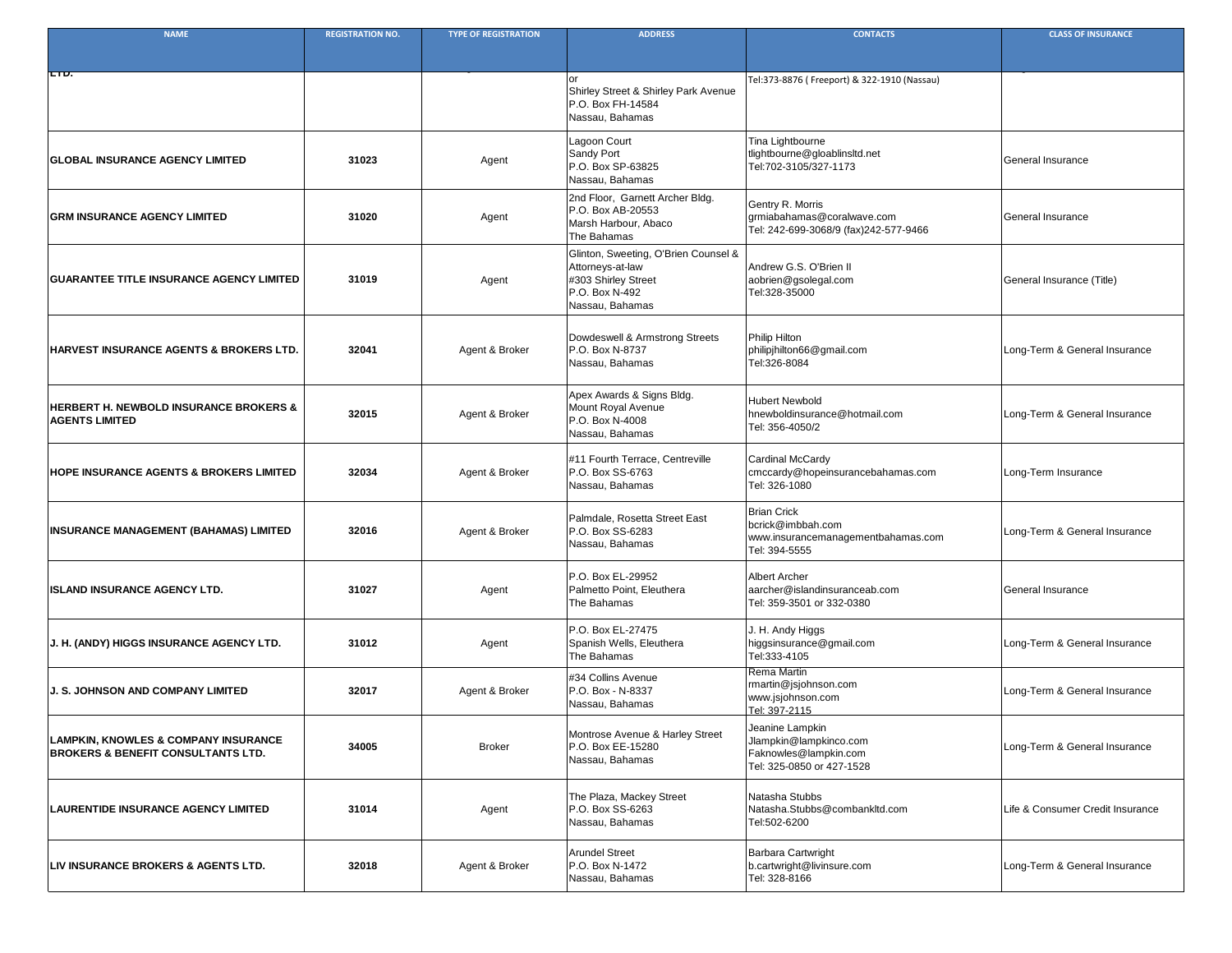| <b>NAME</b>                                                                            | <b>REGISTRATION NO.</b> | <b>TYPE OF REGISTRATION</b>             | <b>ADDRESS</b>                                                                                                                                                                            | <b>CONTACTS</b>                                                                                                                                           | <b>CLASS OF INSURANCE</b>     |
|----------------------------------------------------------------------------------------|-------------------------|-----------------------------------------|-------------------------------------------------------------------------------------------------------------------------------------------------------------------------------------------|-----------------------------------------------------------------------------------------------------------------------------------------------------------|-------------------------------|
|                                                                                        |                         |                                         |                                                                                                                                                                                           |                                                                                                                                                           |                               |
| <b>INASSAU INSURANCE BROKERS AND AGENTS</b><br><b>LIMITED</b>                          | 32019                   | Agent & Broker                          | Atlantic House<br>2nd Terrace & Collins Avenue<br>P.O. Box N-7764<br>Nassau, Bahamas                                                                                                      | <b>Candace Bethel</b><br>candace.bethel@atlantichouse.com.bs<br>www.nibaquote.com<br>Tel: 322-8914-5 or 322-7603                                          | Long-Term & General Insurance |
| <b>NASSAU UNDERWRITERS AGENCY INSURANCE</b><br><b>AGENTS &amp; BROKERS LTD.</b>        | 32020                   | Agent & Broker                          | <b>RH Bobby Symonette Bldg.</b><br>#3 Collins Avenue<br>P.O. Box N-4870<br>Nassau, Bahamas                                                                                                | <b>Stanford Charlton</b><br>StanfordC@nuainsurance.com<br>info@nuainsurance.com<br>website: www.nuainsurance.com<br>Tel: 341-0325 or 341-0329 or 302-9100 | Long-Term & General Insurance |
| <b>ORRY J. SANDS &amp; COMPANY LIMITED</b>                                             | 32021                   | Agent & Broker                          | 300 East Shirley Street<br>P.O. Box N-3827<br>Nassau, Bahamas                                                                                                                             | <b>Orry Sands</b><br>ojsco@batelnet.bs<br>Tel: 393-3400                                                                                                   | <b>General Insurance</b>      |
| <b>PROGRESSIVE INSURANCE BROKERS LTD</b>                                               | 34018                   | <b>Broker</b>                           | #9 Suite 8A, Kipling Building<br>P.O. Box F-40920<br>Freeport, Grand Bahama<br>The Bahamas                                                                                                | Deborah Delancy<br>ddelancy1956@hotmail.com<br>Tel: 352-2273                                                                                              | Long-Term Insurance           |
| <b>PROFESSIONAL INSURANCE CONSULTANTS</b><br><b>LIMITED</b>                            | 32022                   | Agent & Broker                          | #9 Caves Professional Centre<br>Caves Village<br>West Bay Street & Blake Road<br>P.O. Box CB-10983<br>Nassau, Bahamas                                                                     | Bruce Ferguson<br>www.picinsure.com<br>info@picinsure.com<br>Tel: 327-2142                                                                                | <b>General Insurance</b>      |
| <b>RESORT TITLE INSURANCE AGENCY LIMITED</b>                                           | 31015                   | Agent                                   | #3 Bay Side Executive Park<br>West Bay Street & Blake Road<br>P.O. Box N-4875<br>Nassau, Bahamas                                                                                          | <b>Deborah Russell</b><br>drussell@resort-title.com<br>Tel:502-5000                                                                                       | General Insurance (Title)     |
| <b>RMS INSURANCE AGENTS &amp; BROKERS LIMITED</b>                                      | 32036                   | Agent & Broker                          | #14 North Buckner Square<br>Sandyport, West Bay Street<br>P.O. Box SP-63881<br>Nassau, Bahamas                                                                                            | <b>Brian Moodie</b><br>bjmoodie@rms242.com<br>Tel: 698-7233                                                                                               | Long-Term & General Insurance |
| <b>SAFEGUARD INSURANCE BROKERS LTD.</b>                                                | 34014                   | <b>Broker</b><br>(Non-Resident Foreign) | <b>Royal Bank House</b><br><b>East Hill Street</b><br>P.O. Box N-7549<br>Nassau, Bahamas                                                                                                  | Darlene Maycock<br>darlene.maycock@rbc.com<br>Tel:397-5156                                                                                                | Long-Term & General Insurance |
| <b>SALLY CAREY &amp; ASSOCIATES INSURANCE</b><br><b>BROKERS LTD.</b>                   | 34010                   | <b>Broker</b>                           | <b>Columbus House</b><br><b>East &amp; Shirley Streets</b><br>P.O. Box SS-19692<br>Nassau, Bahamas                                                                                        | <b>Sally Carey</b><br>sallycarey@sallycareyassociates.com<br>Tel: 393-1687                                                                                | Long-Term & General Insurance |
| <b>SENTRY INSURANCE BROKERS LTD.</b>                                                   | 34015                   | <b>Broker</b><br>(Non-Resident Foreign) | <b>East West Highway</b><br>P.O. Box N-8348<br>Nassau, Bahamas                                                                                                                            | <b>Candice Williams</b><br>candice.williams@cibcfcib.com<br>Tel:325-7384                                                                                  | Long-Term & General Insurance |
| <b>SHIELD INSURANCE AGENTS &amp; BROKERS</b><br><b>LIMITED</b>                         | 32035                   | Agent & Broker                          | Bldg. #72 - Colonial Hill Plaza Suite #2   Howard Knowles<br>Thompson Blvd.<br>Nassau, Bahamas                                                                                            | hknowles@shieldinsuranceab.com<br>Tel:356-7202                                                                                                            | Long-Term & General Insurance |
| <b>STAR GENERAL HEALTH &amp; LIFE INSURANCE</b><br><b>AGENTS &amp; BROKERS LIMITED</b> | 32023                   | Agent & Broker                          | <b>2B East Mall Drive</b><br>P.O. Box F-43044<br><b>Freeport, Grand Bahama</b><br>The Bahamas<br>lor<br>Southwest Shopping Plaza<br>Carmichael Road<br>P.O. Box N-1108<br>Nassau, Bahamas | <b>Jason Pinder</b><br>jpinder@stargenbahs.com<br>stargen@stargeneralabi.com<br>Tel: 676-0800                                                             | Long-Term Insurance           |